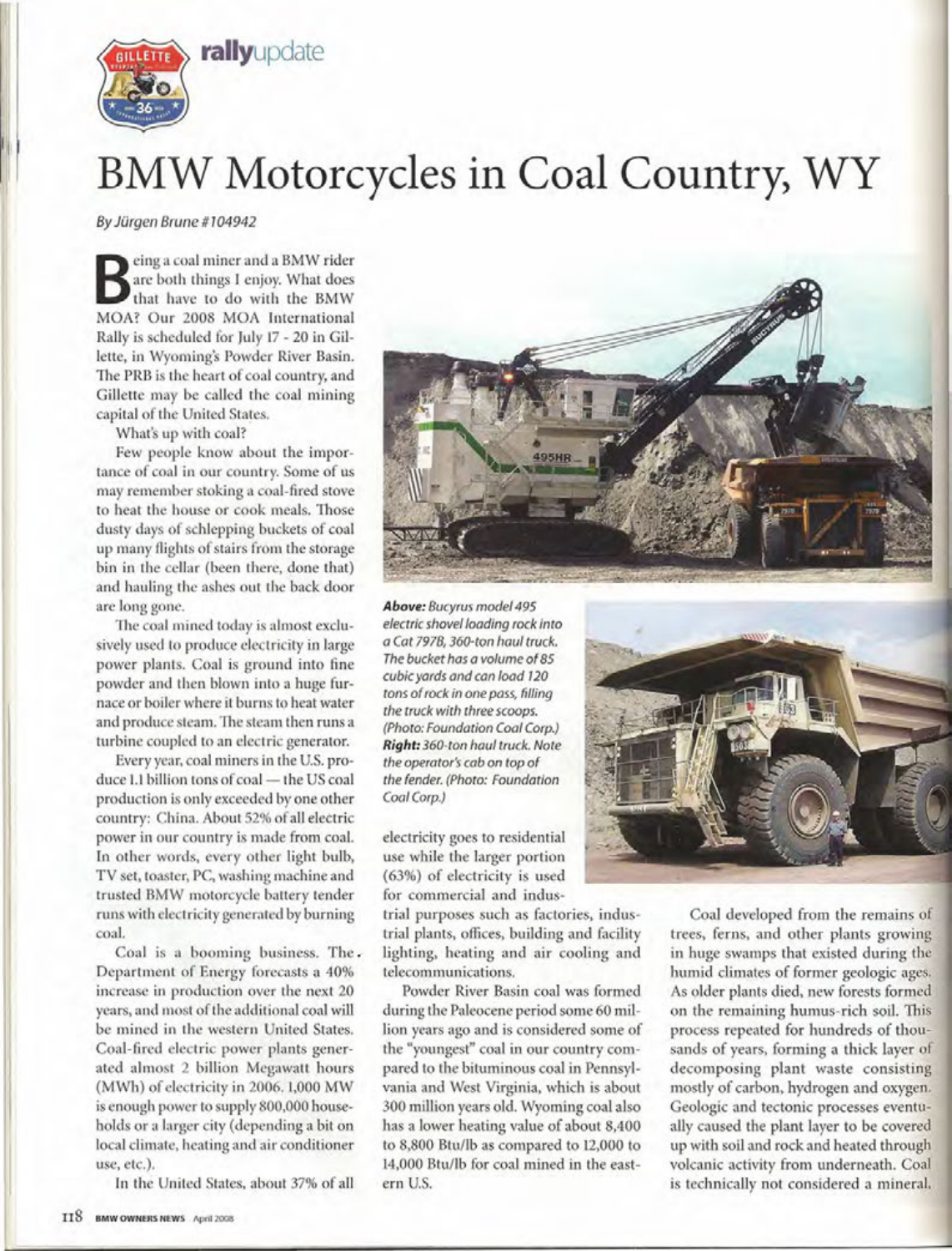but a combustible type of rock composed of different carbonaceous minerals and some other organic compounds, for example tar, pitch and oil. Along with petroleum and natural gas, coal is a considered a "fossil fuel."

Wyoming, the largest coal producing state in the U.S., produced 446 million tons of coal in 2006, up 10% from 2005 (Source: EIA). Most of Wyoming's coal comes from some of the world's largest surface mines in the Powder River Basin that covers 12,000 square miles in northeastern Wyoming.

To get access to the coal, it is usually necessary to "strip" away the overlying soils and rocks, the so-called overburden. In Wyoming, this often necessitates blasting to loosen the rock before it can be dug up.

Large stripping shovels load the broken overburden into haul trucks. Such stripping shovels typically use ropes or hydraulics to actuate the dipper, and dippers have capacities of 100 to 130 tons that can be lifted 40 feet up to load the trucks. Trucks are equally gigantic: One of the biggest models, the Liebherr T282B, is 48 feet long, 29 feet wide and just over 24 feet

*Right: BMW MOA Office Manager Tammy Leuthauser is dwarfed by a truck tire at the Eagle Butte Mine. (Photo: Vince Winkel) Below: An electric shovel loads more coal into one* of *the huge trucks. (Photo: Vince Winkel)*

tall. It weighs more than 200 tons empty and can carry a payload of 400 tons. It comes with a 16-cylinder, 90,000 cc diesel engine with 3700 hp.

On the level below the stripping operation, a fleet of big front -end loaders dig up the coal and load it into slightly smaller trucks with load carrying capacities of 100 to 150 tons payload each.

Typically, it takes three to five shovel loads to fill a truck. The trucks carry the coal to a crusher, from which it is transported to a stockpile. The stockpile feeds the train loadout via a conveyor belt.

The coal is loaded from the mines into one-mile-long trains of 110 to 120 cars, each carrying about 100 tons, for a total train load of 11,000 to 12,000 tons.

The two largest mines in the Powder River Basin, the Black Thunder and the Antelope mines, each produce about 85 to 90 million tons of coal per year. Assuming that trains are loaded on 350 days per





year, this means they need to load 20 to 25 trains at each of these mines to ship a quarter million tons of coal each day.

Closest to Gillette, the Eagle Butte mine is located just a few miles north of town in the triangle between Highway 14/16 and Highway 59. You can easily locate a satellite image on Coogle" Maps. The mine is operated by Foundation Coal Corporation. Two coal beds are mined, the "Roland" and the "Smith" seams. Together, these seams are 100 feet thick. Annual production is about 25 million tons of lowsulfur coal with a heating value of 8,400 Btu/pound. At current production levels, there is enough coal for about 15 more production years at this mine.

## **About Mining and Motorcycles**

Besides coal mining, motorcycles have a lot more to do with mining than one may think. All things that we use or consume come from one of two original sources, a farm or a mine.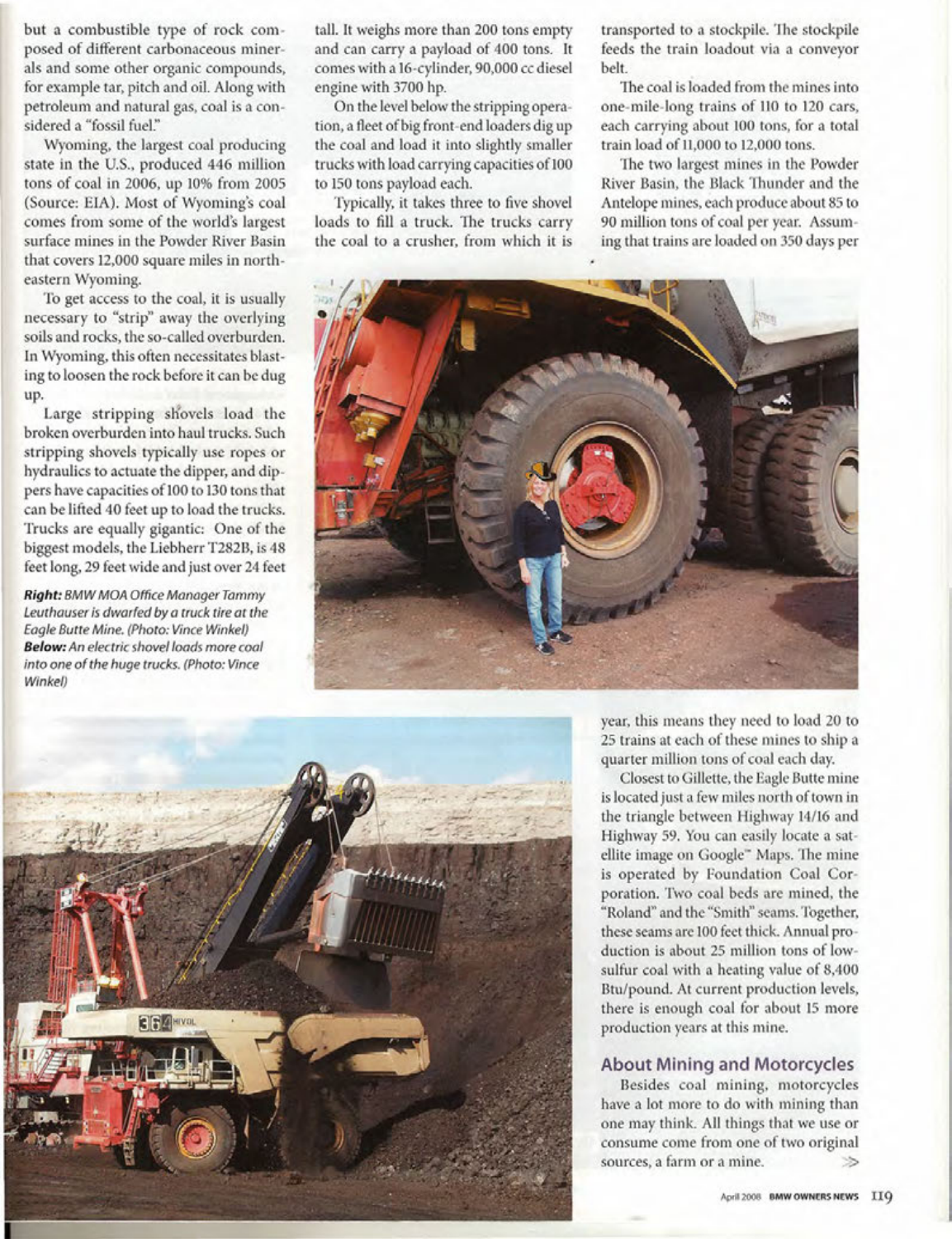IN ARTICLE AND THE CONSULTANT AND THE CONSULTANT OF A RESIDENCE OF A RESIDENCE OF **FOUNDATION COAL WEST** m  $26$ DAYS NO LTA GOOD MIND FOR **SAFET** MAKES SAFE MINE **ILLETTE** 

rallyupdate

Consider the BMW or another brand of motorcycle you ride: other than the (custom) leather seat, everything else comes from a mine or is made from a mined product. This even includes the rubber components (tires, handlebar grips, coolant hoses, alternator belt, fuel lines and perhaps a rubber bumper, and o-ring or gasket here and there). Latex harvested from rubber trees is vulcanized with mined products sulfur, limestone dust and carbon black to make elastic and durable rubber. Below is a list of the more important mined goods that are used in building a motorcycle:

• Aluminum (engine cases, cylinders, gearbox cases, wheel rims)

• Arsenic (electronics)

- Bromine (halogen lightbulbs)
- Cadmium (yellow paint pigment)
- Calcium carbonate, aka limestone
- (filler in rubber components)

• Carbon (rubber component, pigment, fuel vapor canister)

• Chromium (exhaust, hardened steel additive, keys, shiny parts)

• Copper (wiring, bronze bearing cages, starter and alternator)

- Crude oil (gasoline, plastic tupperware parts, lubricants, carbon black for rubber)
- Gallium (electronics, LED lights)
- Germanium (electronics)
- Gold (electronic components, contact surfaces)
- Iridium (spark plugs)

• Iron in the form of steel (engine parts, gears, frame, tank, exhaust, nuts and bolts, bearings, control cables)

• Lead (battery)

- Magnesium (valve covers)
- Manganese (steel additive)
- Molybdenum (lubricants, steel additive)
- Nickel (steel additive)
- Platinum (catalytic converter, spark plugs)
- Silicon (electronic semiconductors, headlight glass, lightbulbs)
- Silver (electronics, headlight reflectors)
- Sulfur (battery acid, rubber
- components)

• Tin (electronics solder, bronze bearing cases)

- Titanium (white pigment in paint,
- lightweight structural components)
- Tungsten (lightbulb filaments)
- Vanadium (steel hardening additive)
- Zinc (carburetor housings, throttle bodies, bearing cages, anti-corrosion paint coatings)

• Finally, mined materials (rocks, gravel, limestone, cement, bitumen) also build the roads we ride on, made of concrete or asphalt or even gravel.

## **Mines and Motorcycle Safety**

Since I work in mine safety research, I also find interesting connections between my professional field and motorcycle safety.

Surface mines, especially abandoned ones, may look like great playgrounds for off-road motorcycling. Each year, one of the most difficult and grueling off-road motorcycle competitions, the Erzberg Rodeo, is held in the town of Eisenerz (meaning iron ore) in the Austrian Alps. Erzberg simply means ore mountain, and if you search Coogle" Maps for "Eisenerz, Austria" or look at the many "Erzberg" video clips on Youtube" you can get a